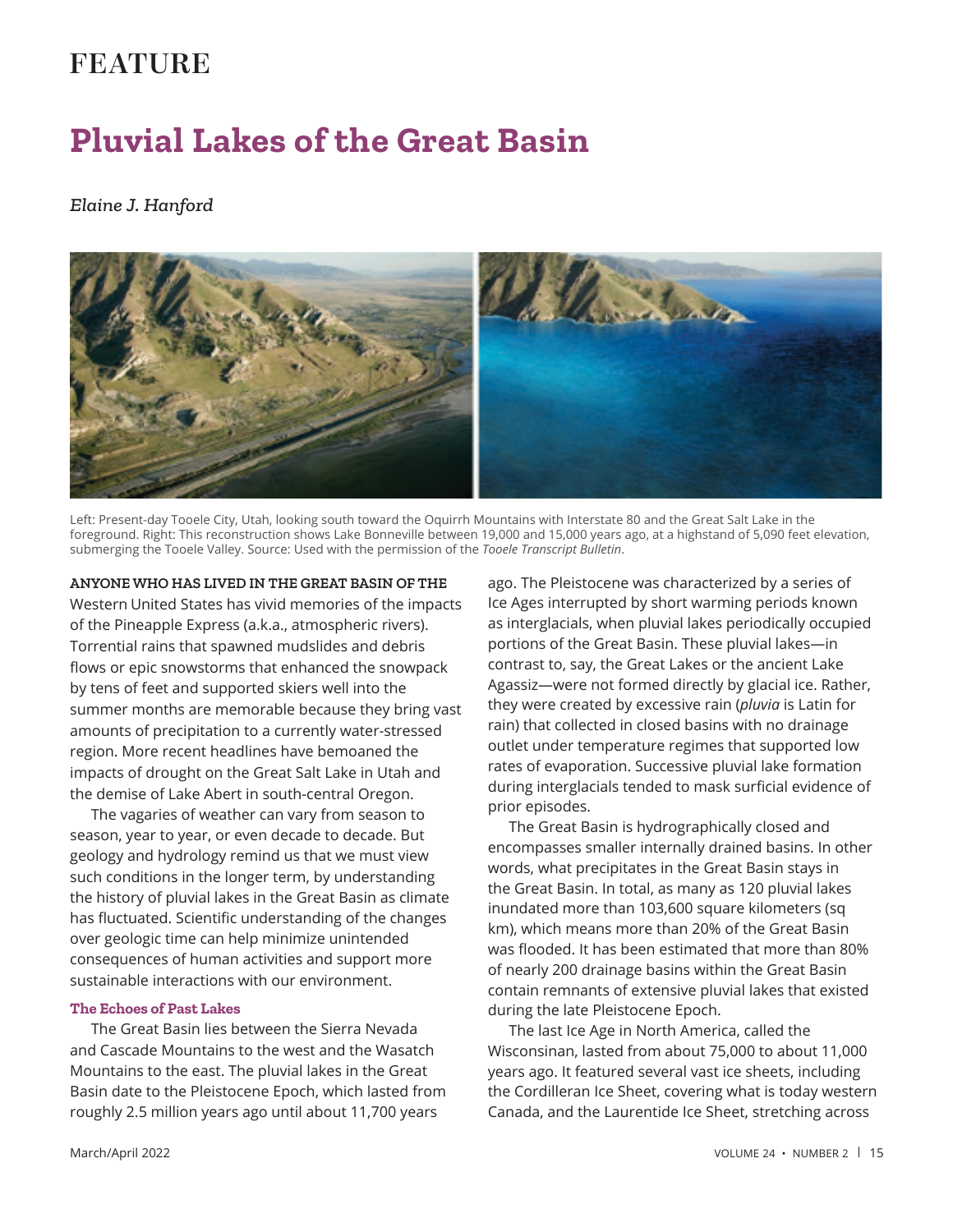

Figure 1. Generalized extent of the Cordilleran and Laurentide Ice Sheets across North America during the Last Glacial Maximum. Adapted from **[Quora](https://www.quora.com/Was-all-of-Alaska-covered-by-glaciers-during-the-Pleistocene-Ice-Age)**.

today's central and eastern Canada and the Great Lakes region (Figure 1).

The continental ice sheets caused changes in the prevailing global wind patterns, influencing local and regional climates. Across North America, the jet stream crossed what is now the Western United States and continued across the southern tier toward the Atlantic Ocean, bringing precipitation to rates that were likely 1.5 to 2.4 times greater than under modern conditions. Furthermore, about 25,000–23,000 years ago, when the Last Glacial Maximum occurred, roughly 30% of Earth's landmass was covered by snow and ice, whose reflectivity helped cool the planet. These cooler temperatures in turn significantly reduced rates of evapotranspiration.

In the Great Basin, the increase in precipitation and decrease in evapotranspiration resulted in the formation of pluvial lakes that reached their maximum extents their highstands—between about 18,000 and 14,000 years ago, following the Last Glacial Maximum. Lake Bonneville and Lake Lahontan were the two largest of

these pluvial lakes. As the continental ice sheets waned following the Last Glacial Maximum, the position of the polar jet stream

*What precipitates in the Great Basin stays in the Great Basin.*

shifted northward, resulting in rising and fluctuating water levels in the pluvial lakes. The lakes across the Great Basin did not achieve highstands all at once. Local and regional factors—including hydrogeologic setting, El Niño–Southern Oscillation, and convergence of moistureladen air masses-would have also influenced lake levels.

To write the history of the three main pluvial lakes in the Great Basin—Bonneville, Lahontan, and Chewaucan (Figure 2)—geologists can draw on a range of tools. Evidence is derived from outcrops, geomorphology, core samples, pollen, and isotopic studies. Direct evidence of lake levels, changes in lake margins, and geologic events such as catastrophic floods, drainage-basin changes, and isostatic rebound—that is, the rise in landmass after the weight of ice sheets or water is removed—is combined with proxies for changes in lake level, water temperature and chemistry, and ecological conditions.

The resulting history provides a glimpse of the dramatic changes that have taken place across the Great Basin in the past 20,000 years.

#### **Lake Bonneville**

At its maximum extent, Lake Bonneville occupied multiple basins in central and northwestern Utah,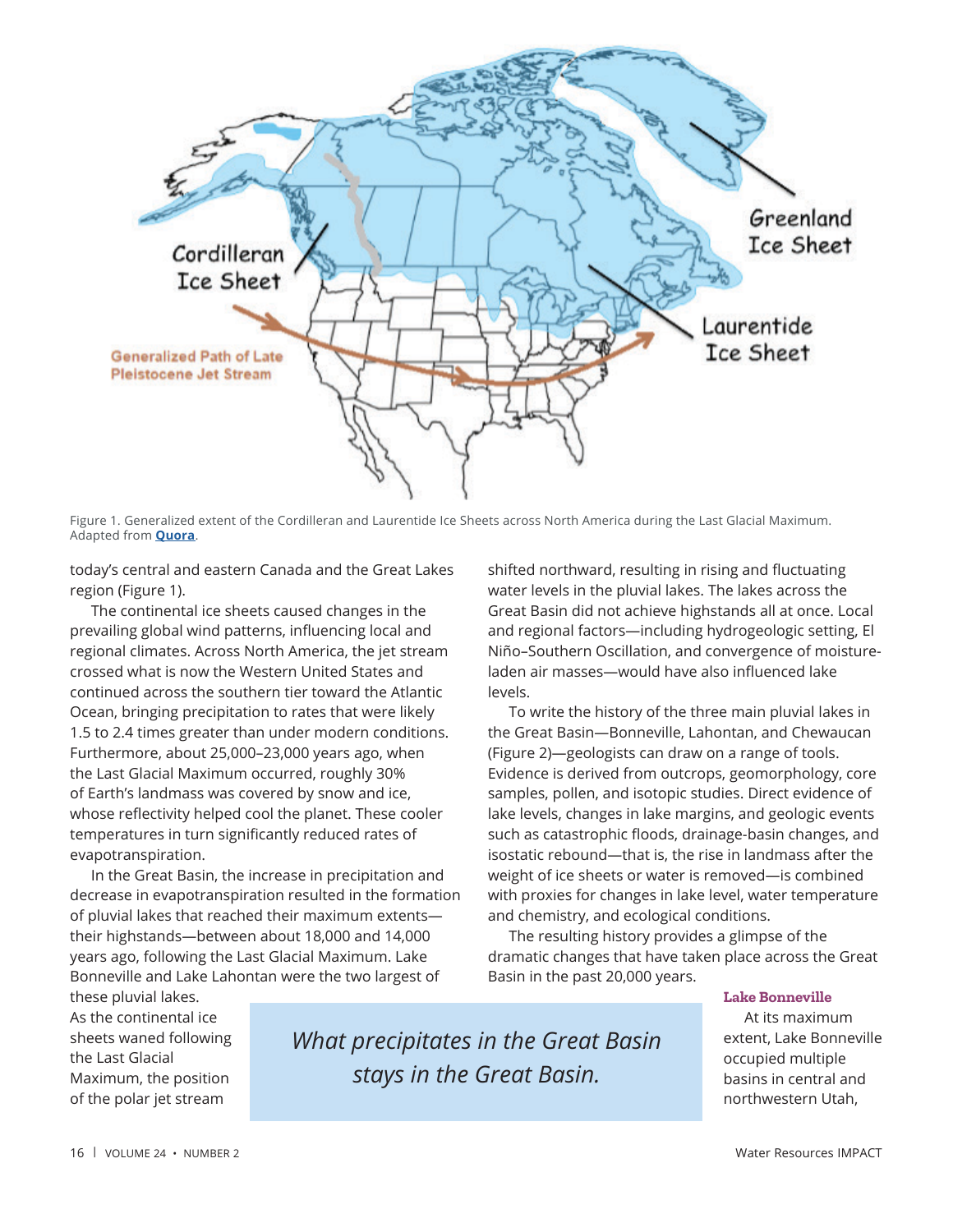

Figure 2. Pluvial lakes of the Great Basin. Adapted from **[Lakeshore](https://www.lakeshoresup.com/wp-content/uploads/2015/04/Pluvial2.jpg)**.

northeastern Nevada, and southern Idaho, including the Bonneville Basin and the Sevier Basin. It encompassed more than 51,000 sq km and was more than 300 meters deep at its deepest. The lake's initial rise was quite rapid, potentially because the basin was capturing river water. Given its large size, Lake Bonneville may have influenced precipitation within its watershed and become partially self-sustaining.

Three distinct shorelines reflecting the expansion and receding of the lake over time can be traced throughout the basin. The lake did not occupy a completely closed basin; at times, its water overflowed into adjoining basins.

The lake was at its highest level between 19,000 and 15,000 years ago. Catastrophic flooding of an estimated 5,000 cubic kilometers of water into the Snake River Basin occurred prior to 18,000 years ago. About 15,000 years ago overflow ceased, and with continued regression, Lake Bonneville split into Lake Gunnison in the Sevier Basin and the Gilbert-episode lake that encompassed the modern Great Salt Lake. Isostatic adjustment and recovery—the sinking and lifting of the

landmass-continue to influence the elevation of Lake Bonneville's shorelines, with maximum elevation of the highest shoreline in the central part of the basin more than 64 meters higher than the south and north ends.

#### **Lake Lahontan**

At its largest, Lake Lahontan covered more than 22,000 sq km in western Nevada and northeastern California, with a maximum depth of about 270 meters at present-day Pyramid Lake. The lake reached a brief highstand about 15,700 years ago and had a consistent shoreline at 1,256 meters elevation. By about 13,250 years ago, the lake had fallen to 1,206 meters, and as the lake shrank its waters were limited primarily to the Pyramid and Winnemucca Subbasins. Modern remnants include Walker Lake, Pyramid Lake, and the Carson and Humboldt Sinks. Winnemucca Lake has been dry since the 1930s, and Honey Lake periodically dries out. The decline of Pyramid Lake was exacerbated by diversions of irrigation water from the Truckee River starting in the early 1900s. A similar fate has afflicted Walker Lake because of irrigation diversions from the Walker River.